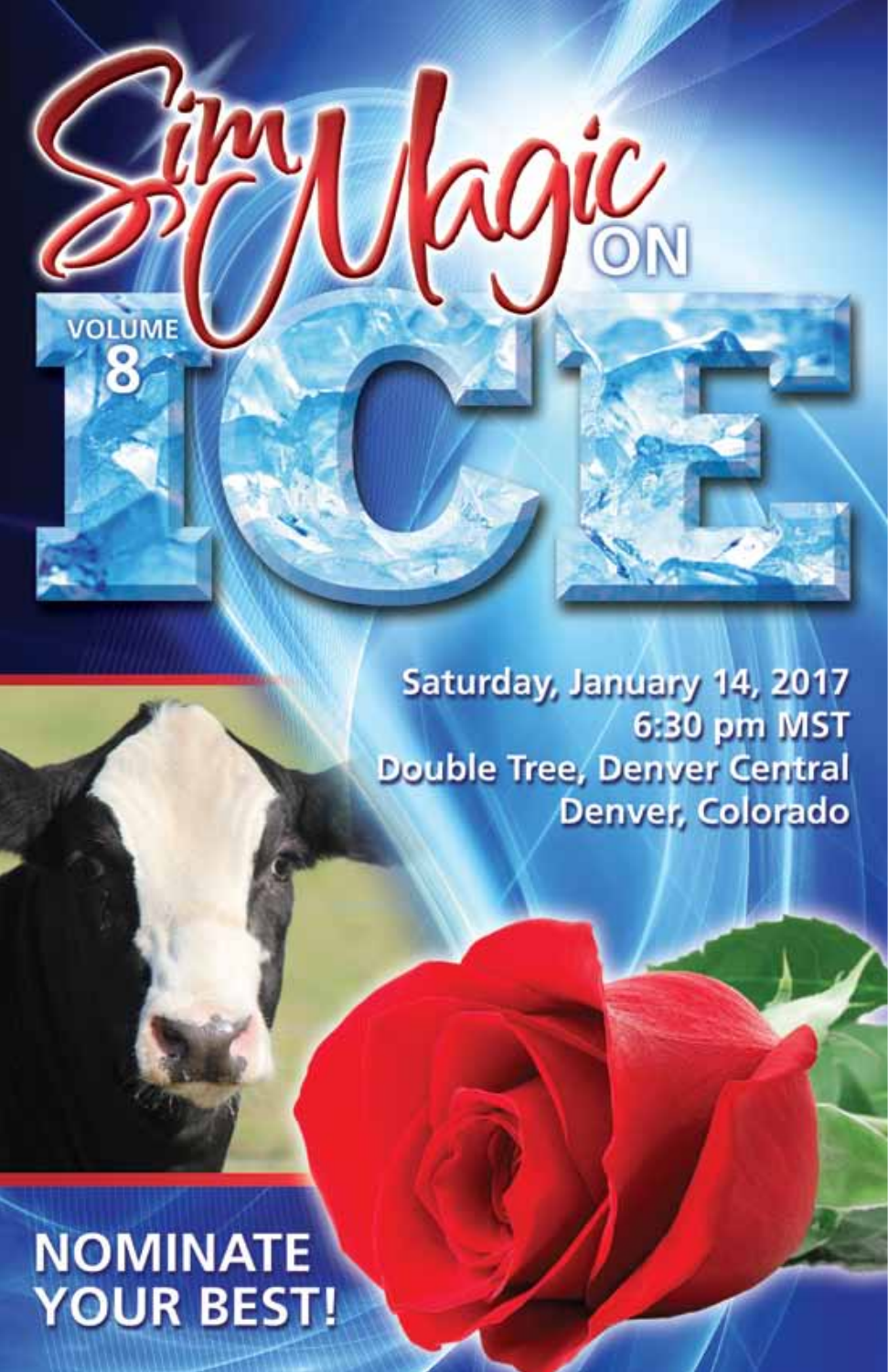*Held in conjunction with the 111th National Western Stock Show and the National Western Simmental Shows and Sale.*



#### Join us on Saturday January 14, 2017 Sale begins at 6:30 p.m. MST

Double Tree, Denver Central 4040 Quebec Street, Denver, Colorado Pre-Sale Social 5:30 p.m. Hors d'oeuvres & Cash Bar

**Entry Nomination Fee \$100 per Lot**

*This exciting event will highlight the best of our beef industry. Consign your top genetics! Accepting embryos, pregnancies flush opportunities and unique semen packages.*

### **Entry Deadline November 25, 2016**

#### Sale Regulations

- 1. *Sale entries due November 25, 2016. Mail Entries to Eberspacher Ent. 2904 Co. Rd. 6, Marshall, MN 56258.*
- 2. All sale entries will have a Nomination Fee of \$100 per lot due at time of entry. Checks should be made payable to: Eberspacher Ent.
- 3. All entries will be screened by sale management for acceptance. Those not accepted will have full refund of nomination fee.

#### SALE REQUIREMENTS

#### Embryos/Embryo Packages:

All embryos selling will be #1 grade unless stated with a minimum of three (3) per lot. Guarantee on conception rate may differ; sale catalog will have complete details. All donors must be parent verified through ASA.

#### Flush Opportunities/The Right to a Flush:

All lots listed as "The Right to flush" will guarantee the buyer a minimum of eight (8) transferable embryos. The buyer will assume all expenses associated with the flush.

#### Pregnancies:

The breeder will guarantee the authenticity of the pregnancy as the mating listed in sale catalog. Each recipient cow will have been examined by a licensed veterinarian or qualified technician to determine pregnancy status and health. Transportation to be determined between buyer and seller.

#### Semen/Semen Packages:

Rare or Unique Semen units or packages will be accepted. All semen is guaranteed to be acceptable quality - no guarantee to conception rate.

#### Send Sale Entries & Nomination Fees to Eberspacher Ent.

**NTERPRISES INC.** 

*Sale Management By:* Val & Lori Eberspacher 2904 Co. Rd. 6, Marshall, MN 56258 Office 507-532-6694 • Fax 507-532-9457 Cell 612-805-7405 • sales@ebersale.com Kelly Schmidt 406-599-2395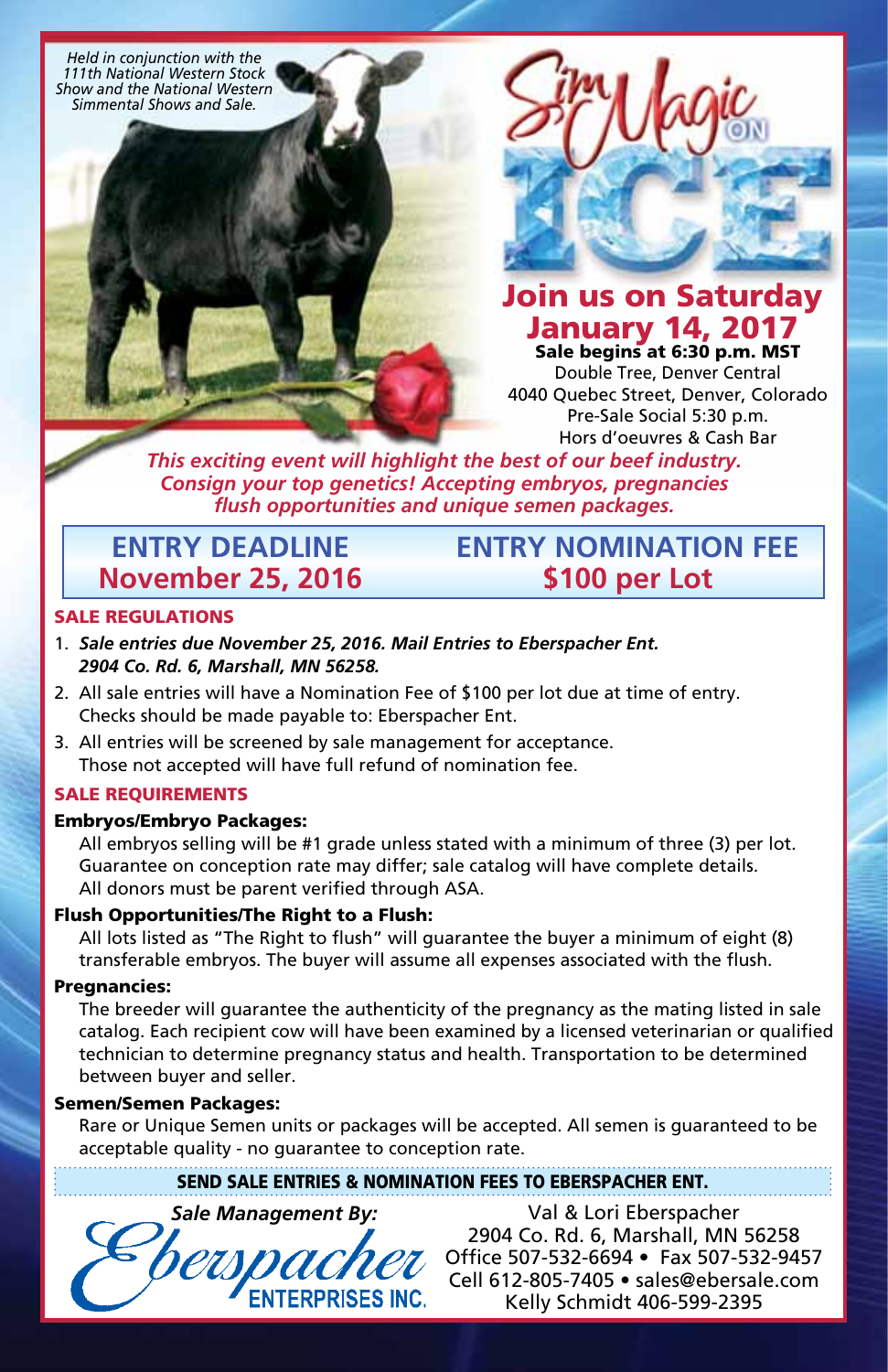## **SimMagic On Ice Sale Entry Nomination**

PLEASE COPY AND USE A SEPERATE NOMINATION FORM FOR EACH ENTRY

|                              |  | CONSIGNOR NAME <b>Example 2006</b>                                                                                                                                                                                             |                                                                                                             |  |  |
|------------------------------|--|--------------------------------------------------------------------------------------------------------------------------------------------------------------------------------------------------------------------------------|-------------------------------------------------------------------------------------------------------------|--|--|
| <b>&lt;&gt; EMBRYOS</b>      |  | <b>NUMBER</b>                                                                                                                                                                                                                  |                                                                                                             |  |  |
| <b>( ) FLUSH OPPORTUNITY</b> |  |                                                                                                                                                                                                                                |                                                                                                             |  |  |
|                              |  |                                                                                                                                                                                                                                | () PREGNANCY NUMBER___ DUE________________ SEXED (Y/N) SEX OF CALF (B/H)                                    |  |  |
| < > SEMEN                    |  | NUMBER OF UNITS__________ PACKAGES _________                                                                                                                                                                                   |                                                                                                             |  |  |
|                              |  |                                                                                                                                                                                                                                | All donors must be parent verified through ASA.                                                             |  |  |
|                              |  |                                                                                                                                                                                                                                |                                                                                                             |  |  |
|                              |  |                                                                                                                                                                                                                                |                                                                                                             |  |  |
|                              |  |                                                                                                                                                                                                                                |                                                                                                             |  |  |
|                              |  |                                                                                                                                                                                                                                |                                                                                                             |  |  |
|                              |  |                                                                                                                                                                                                                                |                                                                                                             |  |  |
|                              |  |                                                                                                                                                                                                                                |                                                                                                             |  |  |
|                              |  |                                                                                                                                                                                                                                |                                                                                                             |  |  |
|                              |  |                                                                                                                                                                                                                                |                                                                                                             |  |  |
|                              |  |                                                                                                                                                                                                                                |                                                                                                             |  |  |
|                              |  |                                                                                                                                                                                                                                | I have read, fully understand and am bound by the terms, conditions and breeding responsibilities set forth |  |  |
|                              |  | within the rules and regulations governing this sale.                                                                                                                                                                          |                                                                                                             |  |  |
|                              |  |                                                                                                                                                                                                                                |                                                                                                             |  |  |
|                              |  | Address and the contract of the contract of the contract of the contract of the contract of the contract of the contract of the contract of the contract of the contract of the contract of the contract of the contract of th |                                                                                                             |  |  |
|                              |  |                                                                                                                                                                                                                                |                                                                                                             |  |  |
|                              |  | Contact Name____________________________Contact Phone (if diifferent than above)____________________                                                                                                                           |                                                                                                             |  |  |